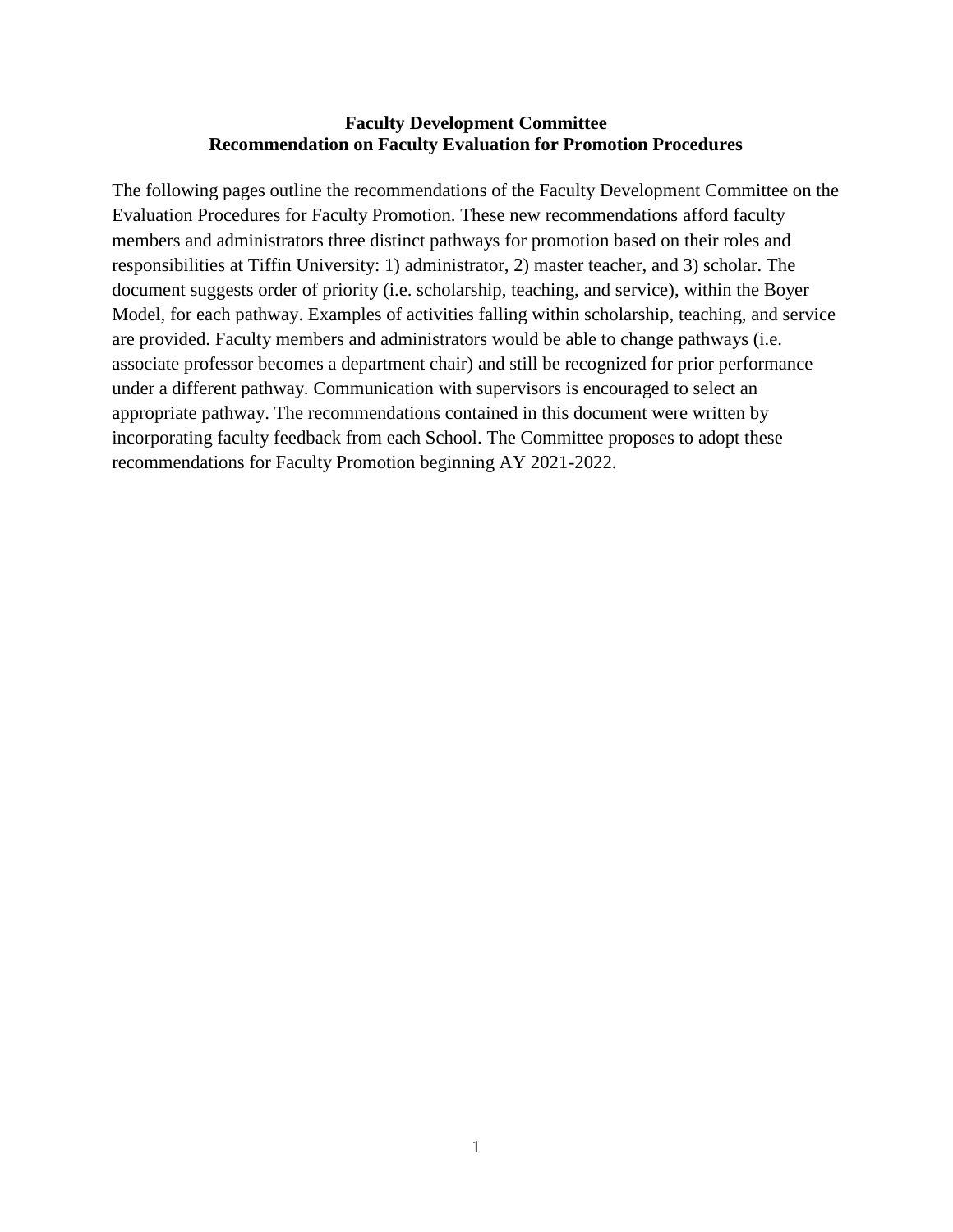#### **STATEMENT OF RESOLUTION**

The Faculty of Tiffin University hereby declares its approval of and support for a Faculty ranking system to be implemented at this institution on a permanent basis. The specific details of this Faculty ranking system are delineated below. Any change to this system or the elimination of this system will be made by the Board of Trustees, upon the recommendation of the Academic Policies Committee of the Board of Trustees, after consultation with the faculty.

#### **PHILOSOPHY**

The utilization of a Faculty ranking system at Tiffin University serves a two-fold purpose:

- A. The ranking of its Faculty members according to their professional qualifications and proven abilities serves notice to the academic community as a whole that Tiffin University acknowledges, respects, and rewards the excellence of its Faculty members with regard to their professionalism and their contribution to the high quality of education available at Tiffin University. This system is not intended to merely reward one for longevity of service to this institution. Consequently, advancement in rank beyond the initial appointment will be determined by rigorous evaluation procedures, such procedures to be outlined later in this policy.
- B. The ranking of its Faculty members is also viewed by the University as a tool to encourage those individuals engaged in the profession of teaching at Tiffin University to continue to advance themselves professionally and to strive for the achievement and continued maintenance of excellence in the performance of their professional duties as members of the Faculty at this institution.

### **ELIGIBILITY FOR FACULTY RANKING**

To hold academic rank, as defined below, an employee of Tiffin University must:

- A. Provide teaching services during the current employment period; OR
- B. Currently be on a University approved academic leave; OR
- C. Be a member of the TU Faculty with academic rank who is currently serving in a TU administrative position; AND
- D. Satisfy the educational requirements for the rank held.

### **DEFINITIONS OF TERMINAL DEGREES**

The use of the term "terminal degree" as it is incorporated into this report is intended to refer to the following earned degrees such as Ph.D., Ed. D., D.B.A., M.F.A., D.S.W., Juris Doctorate and L.L.M.

#### A. VISITING PROFESSOR

The University may offer the status of Visiting Professorship with a one-year appointment that may be renewed or offered as a permanent appointment. A Visiting Professor meets or holds many of the equivalent qualifications of the University's full-time Faculty and is a ranked University Faculty position.

B. INSTRUCTOR

Anyone seeking appointment as a full-time Instructor on the Faculty of Tiffin University must have completed a master's degree in a field related to that in which the individual seeks to teach. The initial term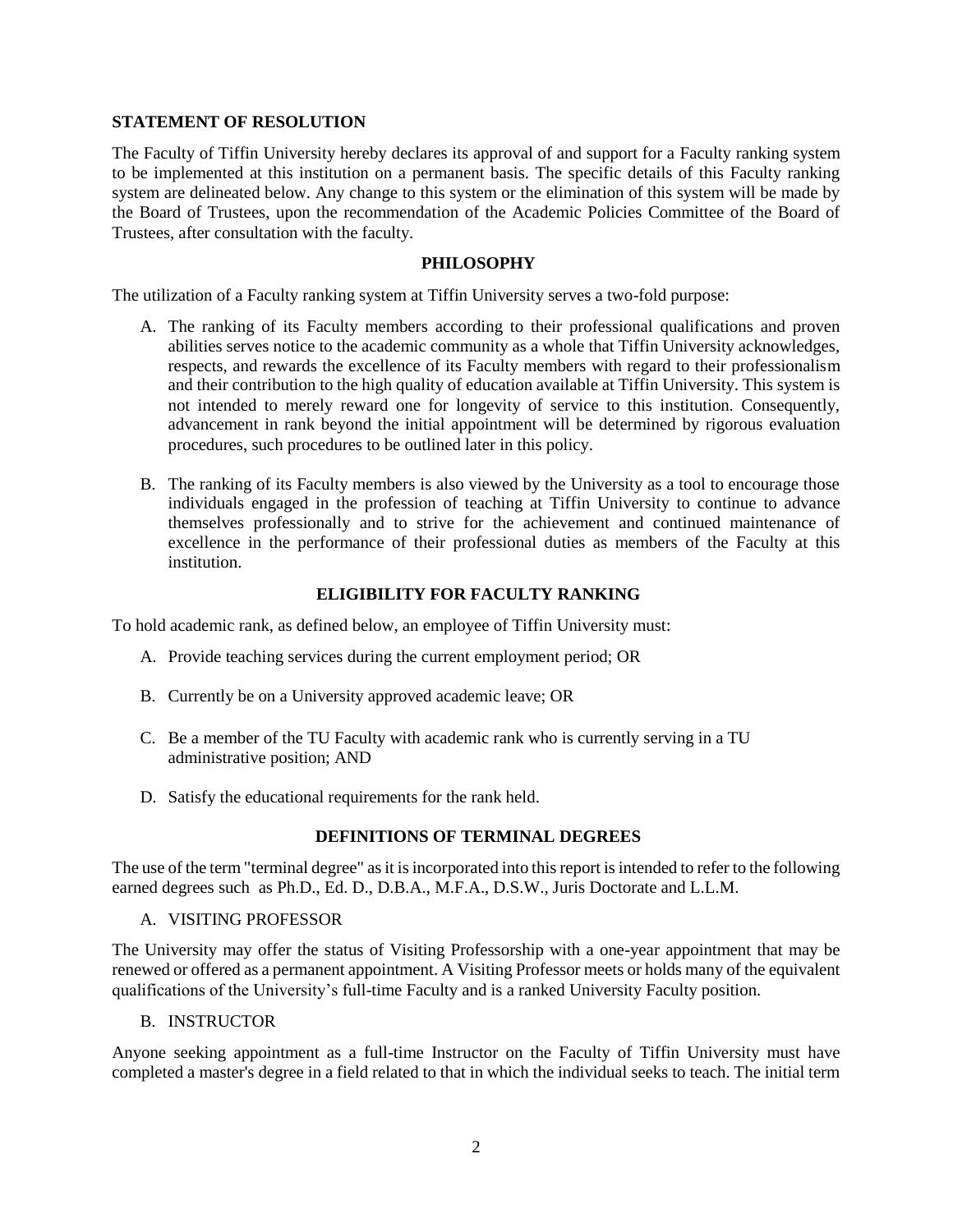of appointment for the rank of Instructor shall be for one academic year. Re-appointments at the rank of Instructor will be for one academic year.

### C. ASSISTANT PROFESSOR

Anyone seeking appointment as a full-time Assistant Professor on the Faculty of Tiffin University must have completed a terminal degree in a field related to that in which the individual seeks to teach, or must have completed three years of full-time teaching experience on the college level as well as having completed a master's degree in a field related to that in which the individual seeks to teach. The initial term of appointment for the rank of Assistant Professor will normally be for two academic years. Re-appointments at the rank of Assistant Professor will normally be for two academic years. Anyone seeking promotion to the rank of Assistant Professor must fulfill the above qualifications. Instructors may apply for promotion upon the completion of a terminal degree or after the completion of two full-time calendar years as an Instructor (August to August or January to January). Should it be found that said qualifications have been met to a satisfactory degree, promotion to this rank will be considered, but not automatically awarded.

# D. ASSOCIATE PROFESSOR

Anyone seeking appointment as a full-time Associate Professor on the Faculty of Tiffin University must fulfill the following qualifications: First, all such applicants must have received a terminal degree in a field related to that in which they desire to teach. In addition to the attainment of a terminal degree as defined by the discipline, applicants for the position of Associate Professor must have served a minimum of five academic years as an Assistant Professor prior to their being considered for appointment as an Associate Professor. The initial term of appointment at the University for the rank of Associate Professor shall normally be for three academic years. Re-appointments at or promotions to the rank of Associate Professor will normally be for three academic years.

Anyone seeking promotion to the rank of Associate Professor must fulfill the above qualifications and apply no sooner than the first semester of their fifth full-time year as an Assistant Professor have been met to a satisfactory degree, promotion to this rank will be considered, but not automatically awarded.

# E. FULL PROFESSOR

Anyone seeking appointment as full-time, Full Professor on the Faculty of Tiffin University must fulfill the following qualifications: First, the individual shall have attained a terminal degree in a field related to that in which he or she seeks to teach.

Second, the individual shall have served a minimum of six academic years as an Associate Professor prior to being considered for promotion to Full Professor. The initial term of appointment at the University for the rank of Full Professor shall normally be for three academic years. Re-appointments at and promotions to the rank of Full Professor will normally be for three academic years.

Anyone seeking promotion to the rank of full Professor must fulfill the above qualifications. Should it be found that said qualifications and apply no sooner than the first semester of their sixth full-time year as an Associate Professor. Should it be found that said qualifications have been met to satisfactory degree, promotion to this rank will be considered, but not automatically awarded.

# **CRITERIA FOR EVALUATION AND PROMOTION IN ACADEMIC RANK**

Decisions regarding evaluation and promotion in academic rank are among the most critical made by the University. In order to grow in its mission, Tiffin University seeks to promote and recognize excellence in teaching, scholarship/creative activity, and service by the Faculty.

While the primary focus of the Faculty of Tiffin University is excellence in teaching, sustained scholarship/creative activity and service to the University, community, and professional organizations is essential to the presence of a vibrant and effective Faculty.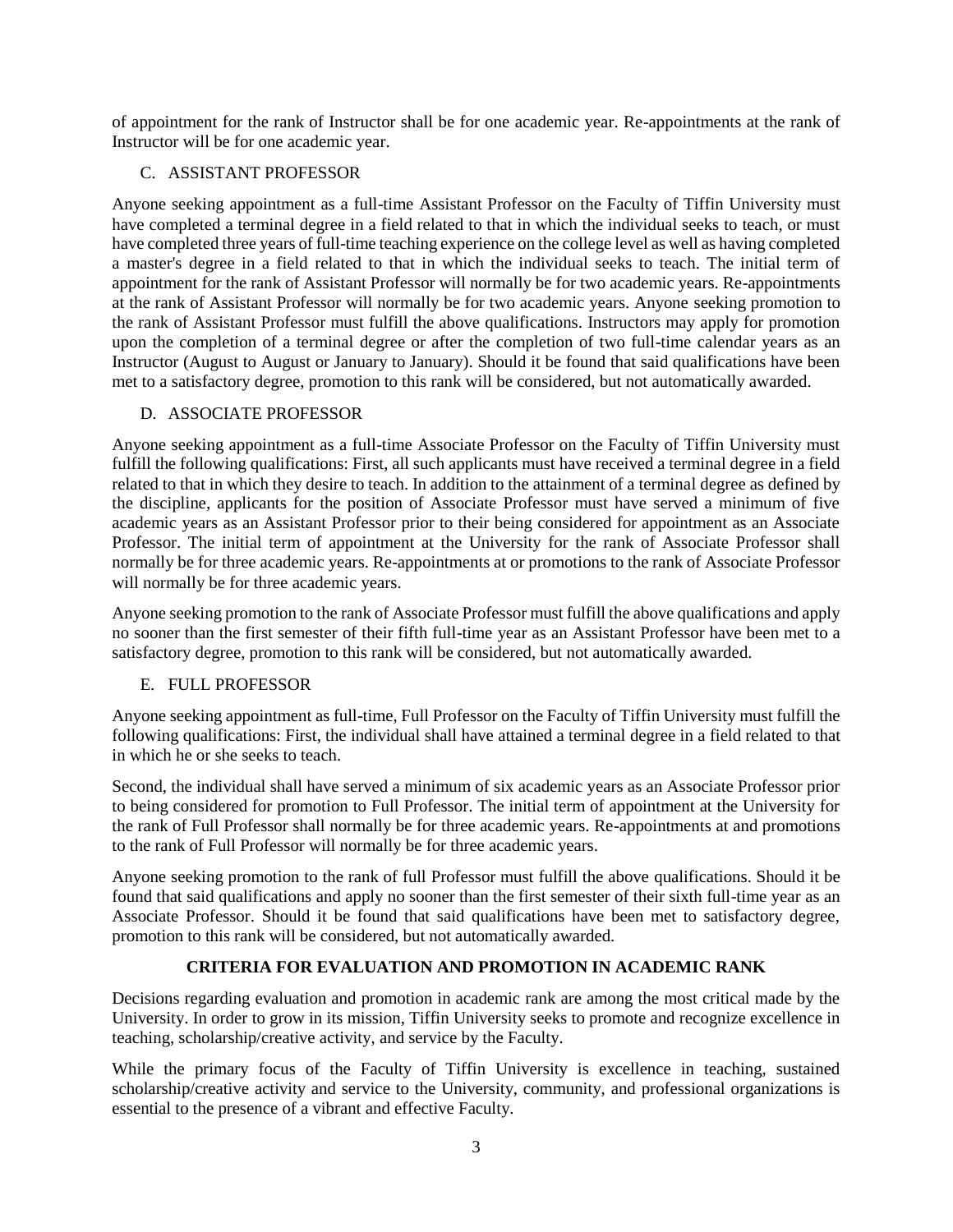The criteria for promotion that follow are designed to facilitate clear communication about the expectations for holding and advancing in the ranks of Assistant Professor, Associate Professor, and Professor. These criteria cannot and should not produce uniformity of Faculty behavior, but rather should help to direct Faculty efforts and to maintain consistency and fairness in the evaluation process.

### **PATHWAYS AND PORTFOLIO PRIORITIES FOR PROMOTION**

Faculty members annually prepare their Professional Staff Evaluation document for evaluation and for the intention of seeking promotion, continued employment, or both. The criteria for promotion should be set within your yearly evaluation with the assigned school Dean or supervisor. In this yearly evaluation, one of the three pathways should be identified that coincides with the current faculty role. Goals should be set within this meeting to help determine the portfolio area of focus. If needed, the school Dean or supervisor can communicate with the review committee to ensure faculty are provided assistance in meeting their goals. If a faculty member's role within the review period should change, this identified pathway will also be adjusted to match promotion requirements. Faculty who change pathways throughout their service at Tiffin University will also be recognized for their prior performance under a previous pathway. During the online promotion application process, candidates will need to indicate their pathway.

# **PATHWAY 1: ADMINISTRATOR**

An Administrator holds a supervisory role within the university. These positions include but are not limited to Provost, Vice Provost, Associate Provost, School Dean, Assistant Dean, and Department Chair. **Portfolio Priority Recommended Focus (highest to lowest):** Service, Teaching or Scholarship

### **PATHWAY 2: MASTER TEACHER**

A Master Teacher is defined as a full-time teacher who focuses on traditional scholarship in the realm of teaching and learning.

**Portfolio Priority Recommended Focus (highest to lowest):** Teaching, Service or Scholarship

### **PATHWAY 3: SCHOLAR**

A Scholar is defined as a full-time teacher who focuses on the development and creation of knowledge for the inquiry of discovery.

**Portfolio Priority Recommended Focus (highest to lowest):** Scholarship, Teaching or Service

The portfolio priority areas: Service, Teaching, and Scholarship are defined with specific examples for each area below.

# **PORTFOLIO ITEM 1: SCHOLARSHIP**

Scholarship involves a continuum of inquiries that includes facilitating learning and contributing to the well-being of society. Scholarship should be public, have critical appraisal, and be of use to others in the scholarly community. Scholarship of any sort should include the following: A) Enhance quality of one's thought and action, B) Maintain currency within, and contribute to respective fields of interest, C) Model lifelong learning and inquiry, and D) Enhance learning-centered tenants expressed in the school's mission. Your work may fall under more than one scholarship category; in this case, it is suggested to choose the category of best fit.

Applicants who seek the rank of either Associate Professor or Full Professor should be prepared to provide a continuing set of evidence from their last promotion of presentations at regional or national conferences, and/or publications in academic or professional journals, and/or development of published instructional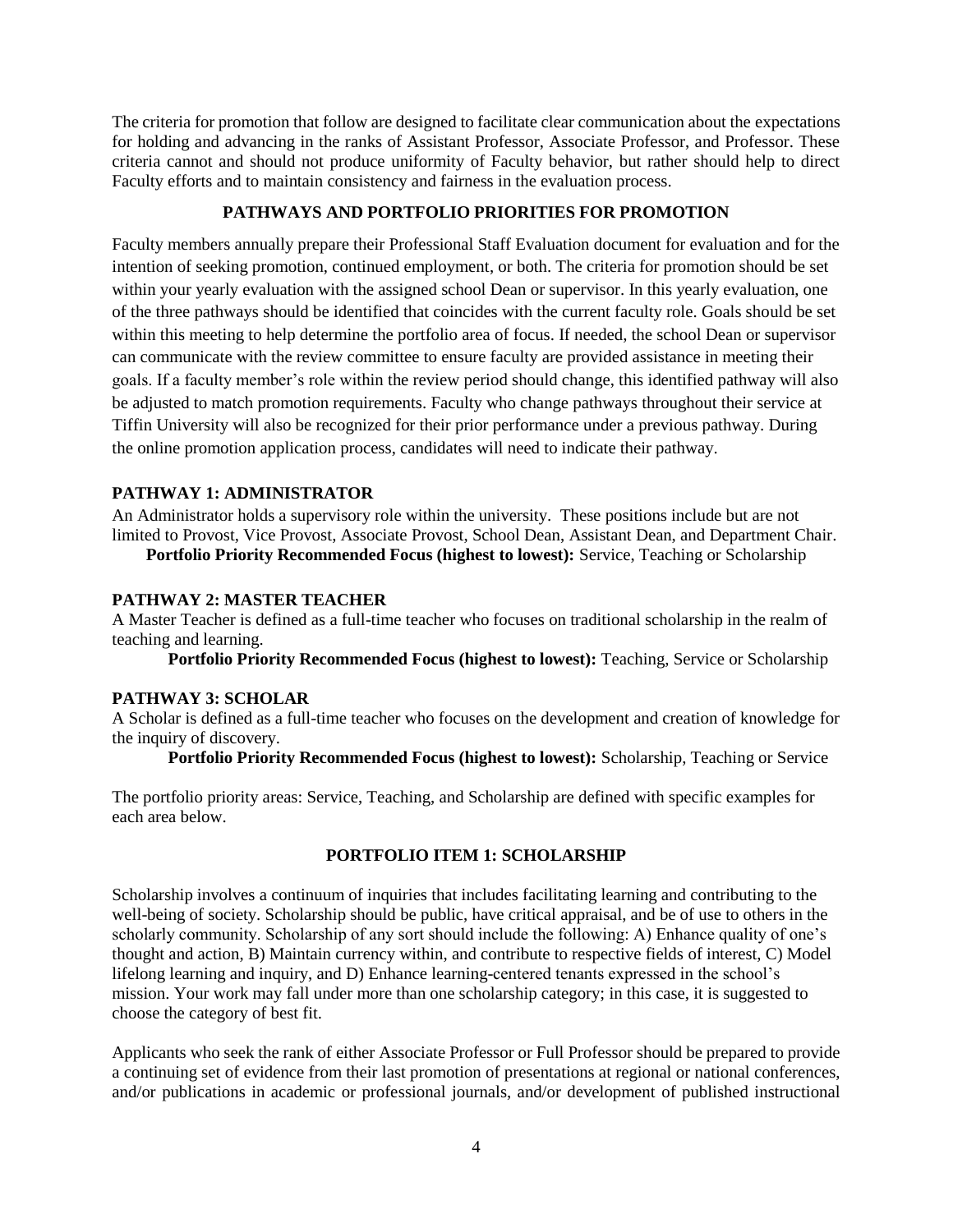materials, and/or other scholarly or creative activity as is appropriate to their academic discipline. Anyone seeking the rank of Full Professor will be expected to provide specific evidence of scholarly activity, particularly on the regional and/or national levels. Within your chosen pathway, scholarship should be represented within the identified criteria below:

- A. Scholarship of Discovery or Integration
- Professional contributions at the local, national, and/or international level.
- Peer reviewed, new knowledge.
- Work is disseminated
- Work can be multidisciplinary, representing scholarship of integration.
- Products might include, but are not limited to: artistic creations, exhibits, recitals, textbooks, book chapters, journal articles, papers presented at research conferences.
- B. Scholarship of Application
- Inquiry of applying practice, or work that is helping others in the field and is applicable within the discipline.
- Products might include, but are not limited to formal project reports, patent applications, grants, as well as those forms appropriately adapted from the other two categories of scholarship.
- C. Scholarship of Engagement
- Unpublished work, work currently under review, or work in progress (articles, chapters, textbooks, grants etc.) as long as there was an attempt to do so.
- Research reports to funding agencies, white papers, editorships of books/volumes, publications for practitioner audiences (e.g., newsletters, newspapers, magazines, trade journals).
- Presenting lectures at other universities or professional agency.
- Attending professional meetings, lectures, events.
- Professional member of discipline communities.

# **PORTFOLIO ITEM 2: SCHOLARSHIP OF TEACHING**

As Tiffin University is primarily a teaching institution, all Faculty members will be closely scrutinized on a routine basis to determine their effectiveness in the classroom. Effective classroom instruction as demonstrated by, but not limited to:

- Involvement in Learning communities learning from peers.
- Products might include, but are not limited to, teaching portfolios, articles, conference presentations, demonstration teaching, and book or text chapters as well as those forms appropriately adapted from the other three categories of scholarship.
- Professional Development.
- Careful and considerate student advising.
- Clear and adequate material presentation.
- Curriculum Development.
- Portfolios of student work, lessons, syllabi, etc.
- Student recommendations.
- Colleague recommendations.
- Teaching is assessed through:
	- o Peer evaluation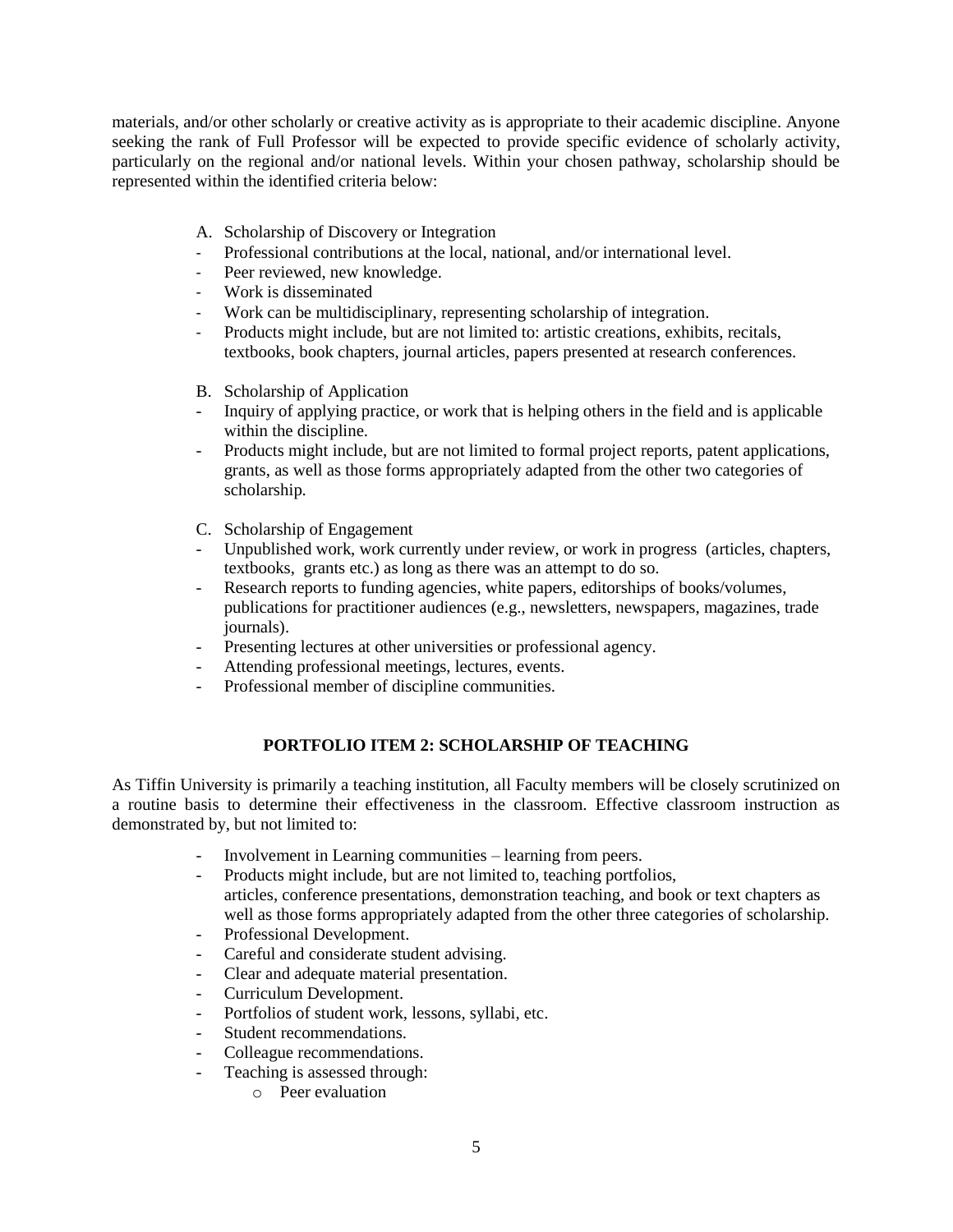- o Teaching circles
- o Student evaluations
- o Recordings
- o Creating courses

## **PORTFOLIO ITEM 3: SERVICE**

According to the Boyer model, service is interwoven within the scholarship of teaching. Tiffin University views Service as a separate portfolio item. Progressive and productive contributions to the university community as a whole, including, but not limited to, its governance process, its cultural life, and collegial relations. An involvement with and a contribution to the lives of the people and communities served by Tiffin University, with particular emphasis on activities directly related to one's instructional discipline and programs, and/or an involvement with and a contribution to one's academic discipline. Involvement with and contributions to these communities may include, but are not limited to, the use of one's expertise to help solve problems in the community or to enhance the lives of its residents. Involvement with and contributions to one's academic discipline may include, but are not limited to, participating in professional meetings, holding office in a professional organization, participation as a program chair or discussant, acting as a peer reviewer, etc.

- A. Service to the University (Highest Ranking)
	- Relates to the organization or field of the work/discipline
	- Organizing an event on campus
	- Committee member or Chair
	- Search committees
	- Faculty Mentor
	- Faculty Sports Mentor
	- Presentations on Campus for Faculty Development
	- Presentations in other classes
	- Program Evaluations
	- Needs Assessment
	- Course Development
	- Accreditation work
	- Service in a leadership role
- B. Service to the Profession
	- Holding office within a professional organization
	- Reviewing articles for journals
	- Consulting work
	- Peer Reviewer
- C. Service to the Community
	- Off Campus Conference Organization
	- Group projects with the community
	- Experiential learning
	- Volunteer work off campus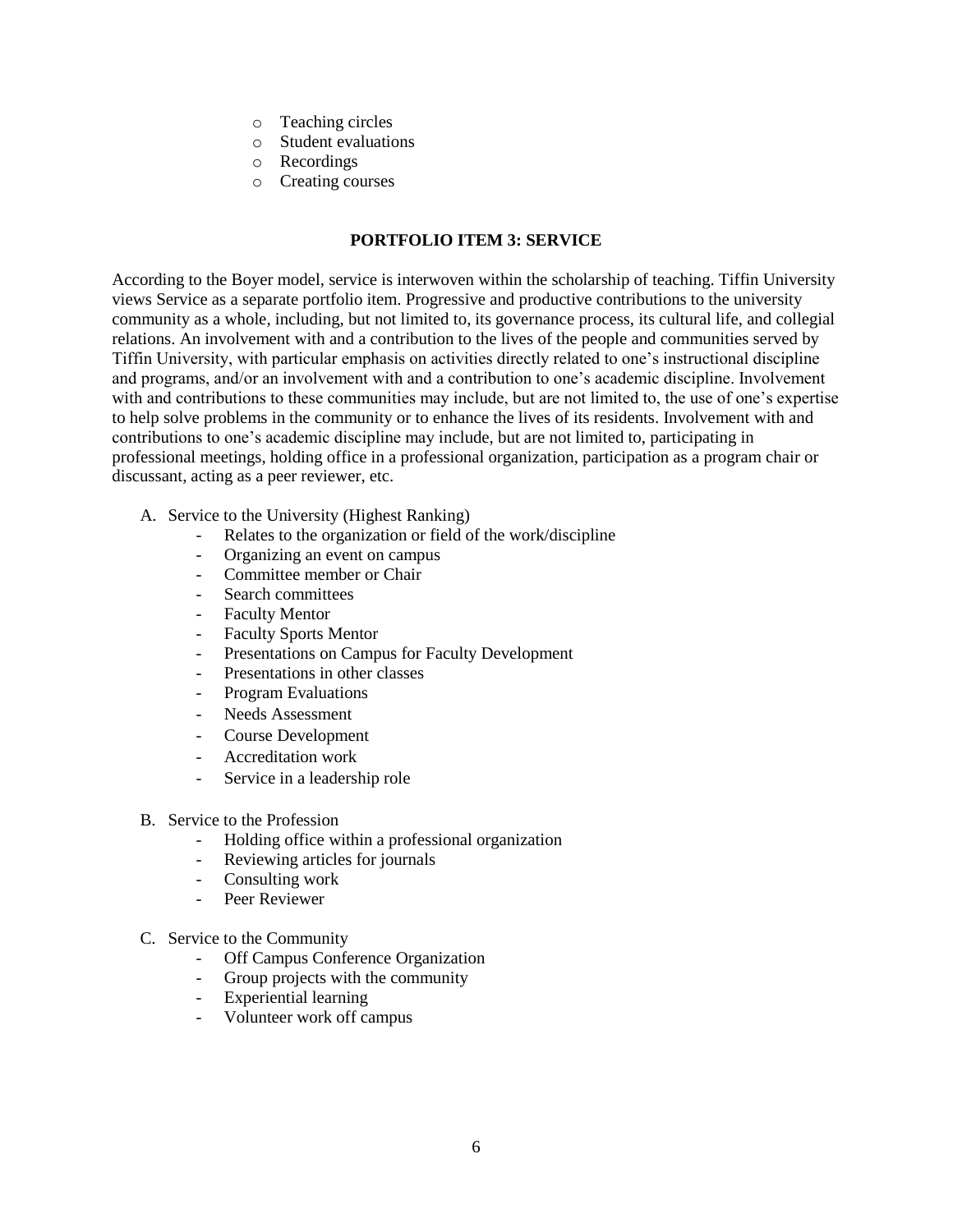#### **PROCEDURES FOR EVALUATION**

Anyone who is a full-time member of the Tiffin University Faculty and who seeks promotion to an advanced rank will be evaluated according to all the criteria listed above. A general outline of the promotion application procedure is as follows:

- A. Yearly evaluation is set between faculty member and Dean/School administrator.
- B. Application is made for promotion;
- C. The Provost appoints an evaluation committee for promotion to Associate Professor or Full Professor;
- D. The peer review committee makes a recommendation to the Provost;
- E. The Provost makes a recommendation to the President;
- F. The President makes a recommendation to the Board of Trustees;
- G. Awarding of rank will be the decision of the Board of Trustees.

#### **A detailed explanation of this process is as follows:**

- 1. The individual will petition his or her supervisor (Dean/School administrator) regarding the desire for promotion. If the individual in question is a Dean, the petition for promotion will be made directly to the Provost. A petition for promotion may only be made when the minimum requirements for the rank desired (said requirements having been outlined above) have been met. A reminder of promotion eligibility shall be sent to a potential applicant in May prior to the evaluation year by the Office of the Provost.
	- Upon receiving notification of notification of eligibility from the Provost, faculty should notify their respective School Dean of their intention to seek promotion.
	- An applicant who wishes to complete the evaluation process shall submit the petition for promotion to his or her Dean not later than the 15th of June prior to the evaluation year.
	- The Dean will submit the petition for promotion to the Provost by the 30th of June prior to the evaluation year.
	- The Provost will review the petition for promotion to ascertain that minimum requirements are met. The Provost shall then notify the individual by the 15th of July prior to the evaluation year as to their eligibility to prepare the promotion portfolio for submission to a peer review committee.
	- The promotion portfolio as described below shall be completed and submitted to the Office of Provost on or before the 15th of October in the evaluation year.
- 2. Promotion Portfolio
	- a. The portfolio materials will be submitted via an electronic platform and will consist of upto-date curriculum vitae, letters of recommendation, and performance summaries and documentation.
	- b. The performance documentation shall include: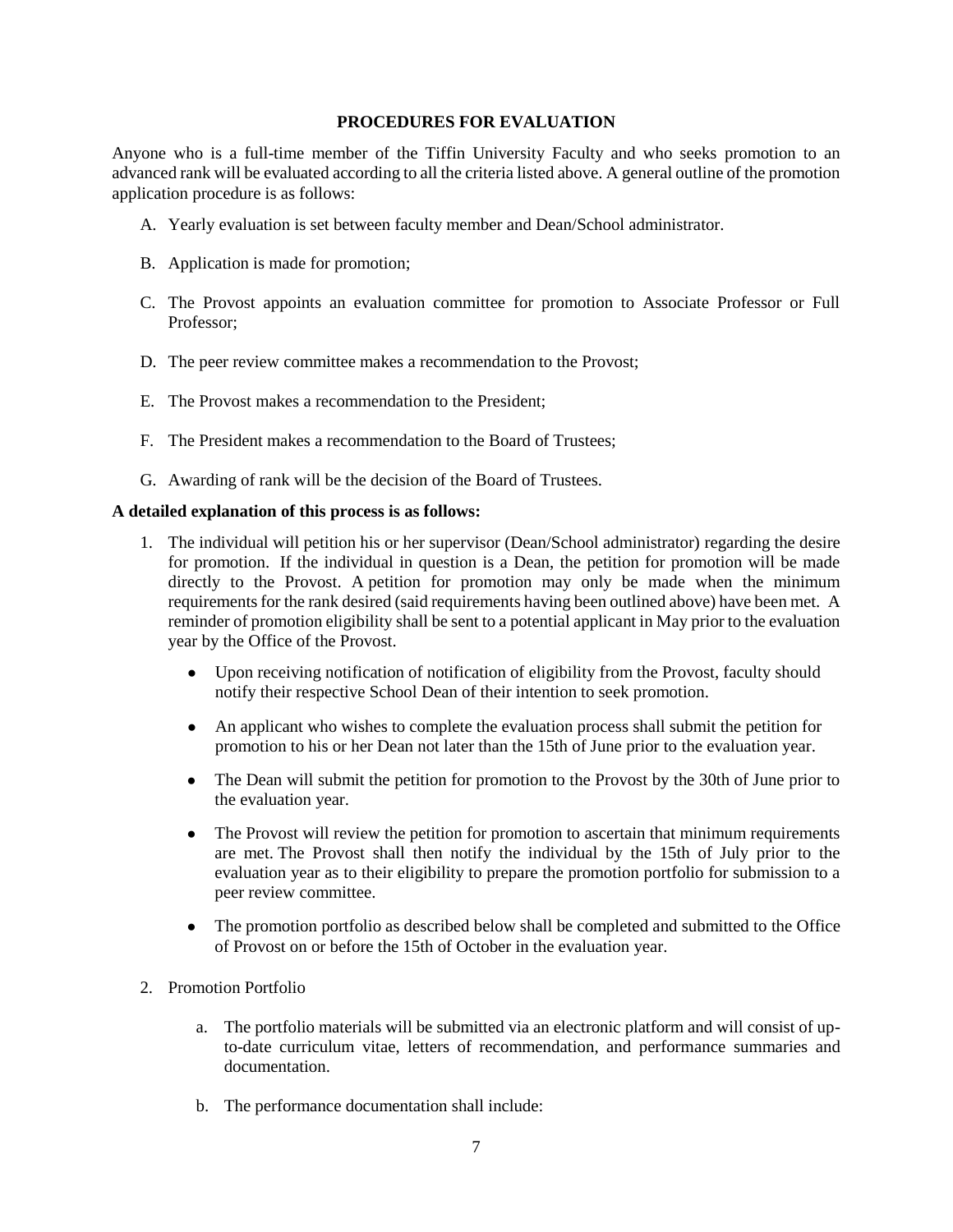- o A personal summary statement/evaluation of the applicant's performance in the areas of teaching, professional and scholarly development, institutional service, and community service. Candidates should frame this discussion within the parameters of their chosen pathway.
- o Formal evaluations of teaching, such as peer, program Chair, or Dean
- o Student course evaluation reports
- o Other evaluations by the appropriate Dean and Chair.
- o Evidence of performance in each of the following four areas:
	- Professional and scholarly growth
	- Community service
	- Teaching
	- Recommendations of colleagues
- 3. The Provost will convene a Peer Review Committee consisting of three Faculty members of the same or higher rank of the applicants. Two of these Faculty members will be selected from the current Tiffin University faculty. The third Faculty member will be from a different institution similar in nature to Tiffin University as determined by the Provost. The peer committee, under the guidance of the Provost, will evaluate the applicant's performance of his or her professional duties relative to their duties as a Faculty member as presented in the promotion portfolio and meet with the applicant to review his or her qualifications.
- 4. The peer review committee will make one of the following two recommendations upon completing their evaluation:
	- a. Promotion (Note: Constructively critical remarks are considered both appropriate and welcome when awarding a promotion in order that the applicant may better profit from this peer review.)
	- b. Promotion Denied. This latter decision will necessitate the peer committee providing a detailed account of the specific reasons why the promotion should be denied. The applicant will be notified in writing regarding the recommendations of the peer committee by the Provost.
- 5. The Provost will then review the petition for promotion portfolio and the attached recommendation of the peer review committee. The Provost will attach a recommendation of his/her own to the document and prepare the document for presentation to the President. At this point (i.e., after the Provost's recommendation has been attached to the document, but prior to the document's being submitted to the President), the applicant for promotion will be provided with the opportunity to inspect the petition for promotion materials at that stage and, should the applicant so desire, attach a written statement of a non-adversarial nature to the document in response to the recommendations having been made thus far with regard to his/her application for promotion. Though the offering of the right of inspection and/or statement is required by the promotion process, the exercising of this right will, of course, be at the option of the applicant. Should the applicant elect to exercise his/her right of inspection and/or statement, one of the following two courses of action will be initiated: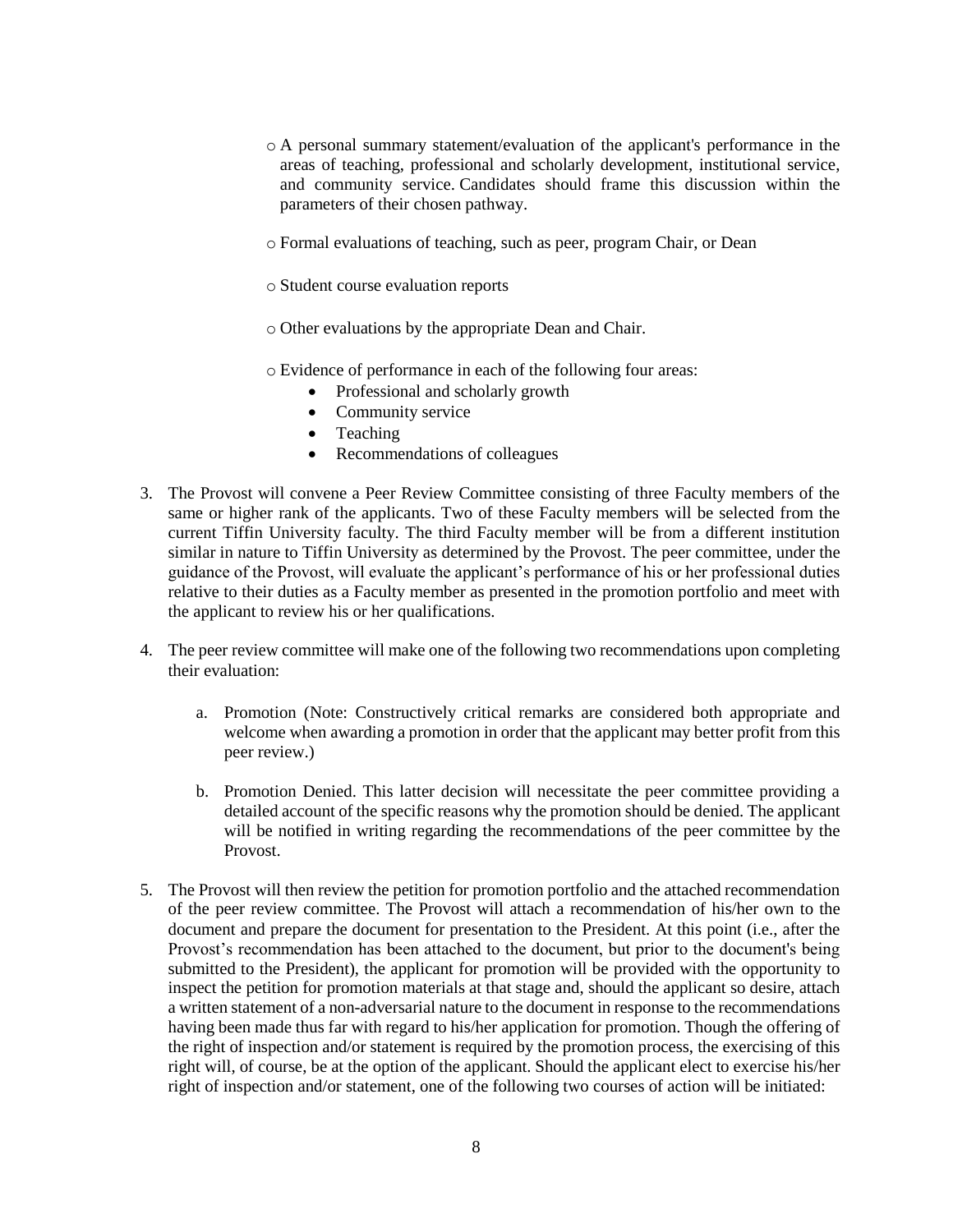- a. If the applicant was satisfied with the Provost's recommendation to the President, yet has elected to attach a statement to the petition for promotion for purposes of his/her own, the document will then be forwarded to the President for his/her consideration.
- b. Should the applicant not be satisfied with the Provost's recommendation to the President, the document including the statement attached to same by the applicant will be returned to the Provost so that he/she may reconsider his/her original recommendation to the President. Should the Provost elect to reverse his/her original negative recommendation to the President after reviewing the petition for promotion document with the applicant's statement attached (this, of course, assuming that the only time an applicant would object to the Provost's recommendation to the President being when said recommendation was, in fact, negative), the document will then be forwarded to the President with the Provost's new recommendation attached.
	- o Should the Provost elect not to reverse his/her original recommendation regarding the application for promotion after reviewing the petition for promotion document with the applicant's statement attached, the Provost will so notify the applicant, and it will be the applicant's decision whether to accept the Provost's final recommendation, or whether to seek an appeal at that point.
- 6. Should the applicant not be satisfied with the recommendation (whether original or final as described above) of the Provost regarding promotion, an appeal may be initiated by adhering to the following guidelines:
	- a. Within five working days of receipt of the notification of the decision, the applicant must request in writing that the Provost call an appeal committee into existence.
	- b. Within fourteen working days from the receipt of the appeal request, the Provost will call an appeal committee consisting of one Tiffin University faculty member selected by the applicant and two Tiffin University faculty members selected by the Provost.
	- c. The appeal committee will follow the evaluation process as stated in Item 3 of the Procedures for Evaluation and submit a written recommendation to the President. This recommendation of the appeals committee will be attached to the document along with all previous recommendations regarding the applicant's petition for promotion. Regardless of whether the recommendation of the appeal committee is positive or negative regarding the applicant's petition for promotion, the applicant will at this point be provided with a final opportunity to inspect the petition for promotion document and, if he/she desires, attach a written statement of a non-adversarial nature to the document in response to the recommendations having been made thus far with regard to his/her application for promotion. After the appeal committee has attached its recommendation to the document, and after the applicant has inspected the document (including the appeal committee's decision) and/or attached a statement to the document assuming the applicant has elected to exercise this option), the petition for promotion document will be submitted to the President for his/her consideration.
	- d. If the two recommendations (i.e., from the appeal committee and the Provost) regarding the applicant's petition for promotion are not in agreement, the President will render a final decision on the appeal.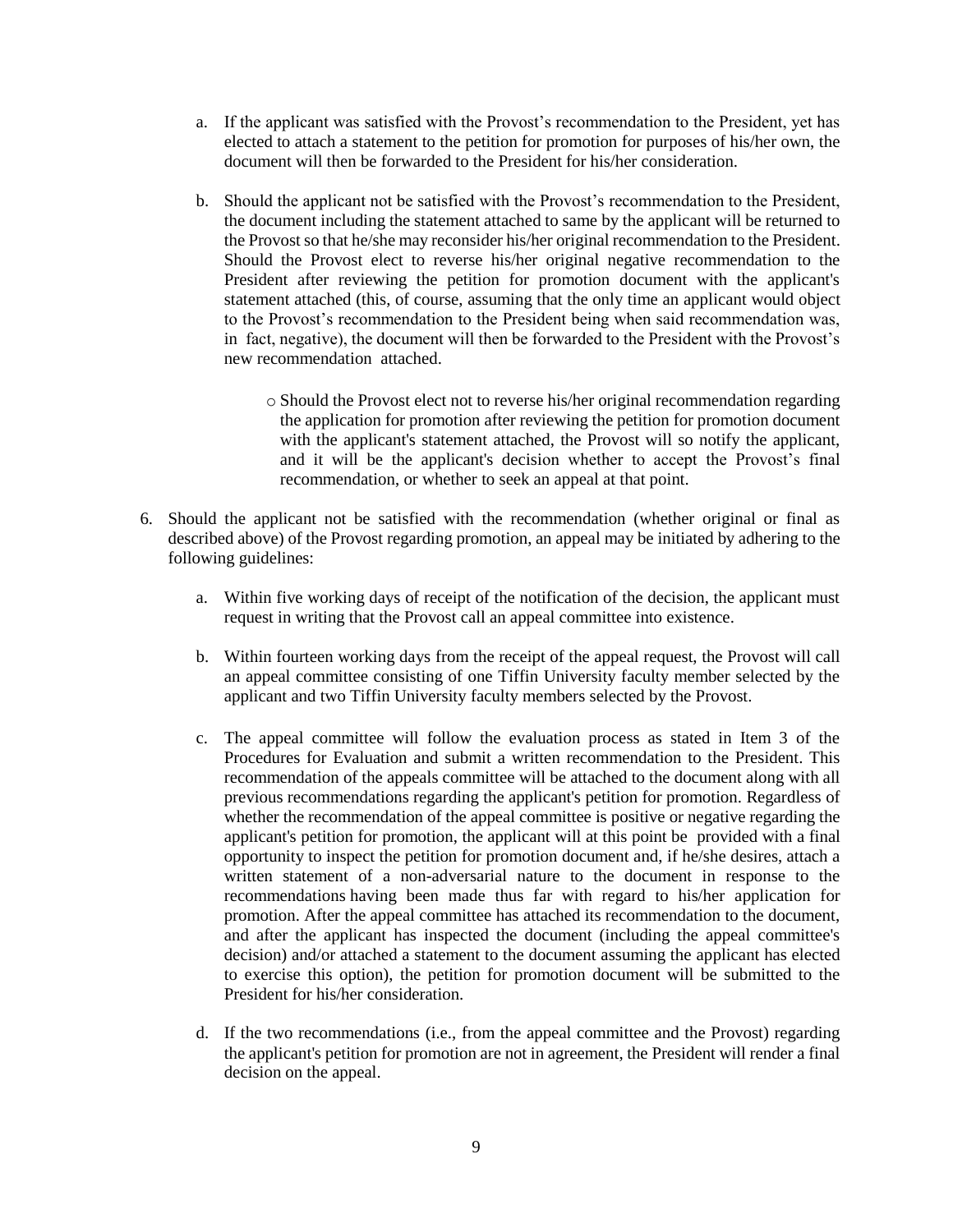- e. The applicant will be notified of the appeal decision in writing by the Provost within thirty working days after the constitution of the appeal committee.
- 7. Should the applicant for promotion receive an original negative recommendation from the Provost regarding the applicant's petition for promotion, and should the applicant elect not to exercise his/her right of inspection and/or statement and choose, instead, to accept the original negative recommendation of the Provost, the promotion process will terminate at that point.
- 8. Should the applicant for promotion receive an original negative recommendation from the Provost regarding the applicant's petition for promotion, and should the applicant elect to exercise his/her right of inspection and/or statement and choose to attach a statement to the document and resubmit the document to the Provost for the Provost's reconsideration, and should the applicant then receive a final negative recommendation from the Provost, and should the applicant choose to accept the Provost's final recommendation and not seek an appeal, the promotion process will terminate at that point.
- 9. Upon receipt of the petition for promotion document, (whether directly from the Provost or from the appeal committee), the President will then determine whether to (a) recommend the applicant for promotion to the Board of Trustees, or (b) deny the promotion, with a written explanation as to the reason(s) for denial to be provided to the applicant within thirty days of the President's receipt of the document.
- 10. Should the President elect not to recommend the applicant for promotion, the document will be placed in the applicant's University file, and the promotion process will terminate at that point. No appeals will be permitted.
- 11. Should the President elect to recommend the applicant for promotion to the Board of Trustees, he/she will proceed to do so, and final approval for a recommendation to promote will rest with the Board of Trustees. Regardless of whether the decision of the Board regarding promotion is positive or negative, the applicant will be notified in writing of the Board's decision within thirty days of the Board's having made said decision.
- 12. Re-application. The faculty member may reapply for the denied promotion after one academic year.

# **TERMINATION**

A. Dismissal for Cause

The Provost may recommend to the President at any time that the employment of a Faculty member be terminated for adequate cause related directly and substantially to the failure of the Faculty member to fulfill his/her professional responsibilities. The recommendation of the Provost must be in writing and must describe with reasonable particularity the cause(s) for dismissal. Dismissal may not be used to restrain Faculty members in their exercise of academic freedom or civil rights. The burden of proof will rest with the administration to demonstrate the adequacy of cause for dismissal on one or more of the following grounds:

- **Incompetence:** the failure, for any reason other than medical, to satisfactorily perform contractual duties.
- **Neglect or non-performance of duties:** the failure, for any reason other than medical, to perform contractual duties or to comply with University policies or procedures.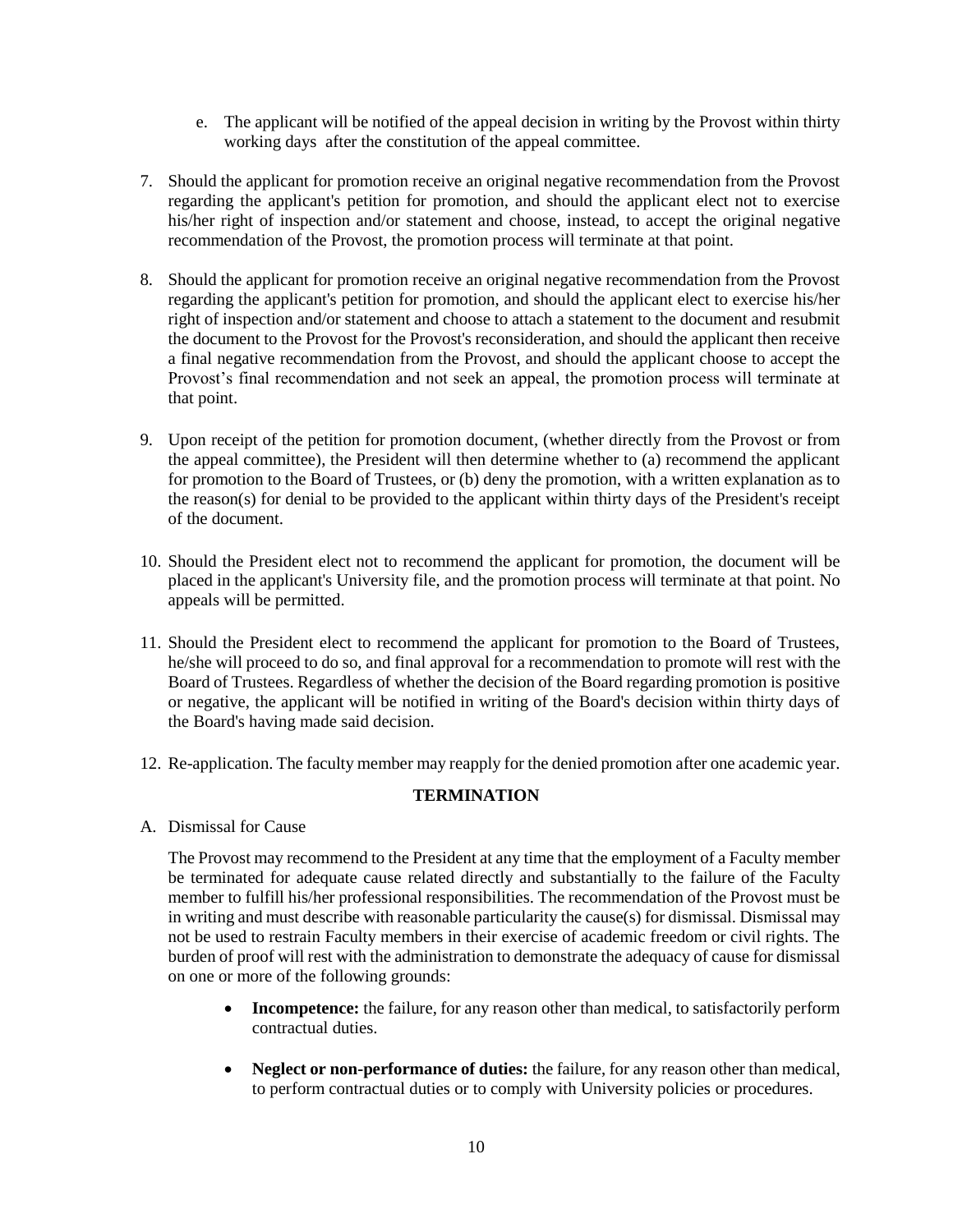- **Moral turpitude:** conduct that is morally base or depraved and that is seriously offensive to the University community.
- **Abuses of academic freedom,** as specified in Section 8.I.B., or of professional ethics, as specified in Section 8.II.C.
- Misconduct that causes grave injury or brings extreme discredit to the University.
- B. Non-Renewal of Contract

The Provost may recommend to the President that the employment of a Faculty member be terminated without cause at the conclusion of the Faculty member's contract by notifying the faculty member to that effect in writing by March 1 in the first year of service, by December 15 in the second year of service, and twelve months before the expiration of the appointment after two or more years of service.

C. Hearing Process

If the Provost recommends to the President that a full-time Faculty member is dismissed for cause or that a full-time Faculty member's contract not be renewed, the Provost must provide written notification to the Faculty member. If the administration seeks to deny reappointment to a Faculty member after seven years of full-time service, the administration has the responsibility of demonstrating credible evidence for its proposed action. If the Provost recommends the nonrenewal of a contract for a Faculty member who has been a full-time Faculty member at Tiffin University for more than seven years or the dismissal for cause of any full-time Faculty member, the Faculty member may challenge the recommendation by using the following appeal process:

- 1. The Faculty member must submit the challenge to the Provost and to the President in writing within fifteen (15) working days after receiving the written recommendation of the Provost. The Faculty member's challenge must specify the reasons for the challenge.
- 2. After reviewing the written challenge, the Provost may decide to rescind the original recommendation to the President or may decide not to change the original recommendation. The Provost's decision must be provided to the Faculty member within ten (10) working days after receiving the written challenge.
- 3. If the decision of the Provost is to continue with the original recommendation of dismissal or non-reappointment, the Faculty member may file an appeal with the Faculty Development Committee, which includes two Faculty members elected from each of the three academic schools. Such an appeal must be submitted to the Faculty Development Committee in writing within ten (10) working days after receiving the Provost's response to the challenge.
- 4. The Faculty Development Committee will afford the faculty member and the administration the opportunity to call, confront, and cross examines witnesses. A verbatim record of the hearing will be taken and a copy made available to the faculty member without cost.
- 5. Within fifteen (15) working days after receiving the written appeal from the Faculty member, the Faculty Development Committee must meet to consider written and oral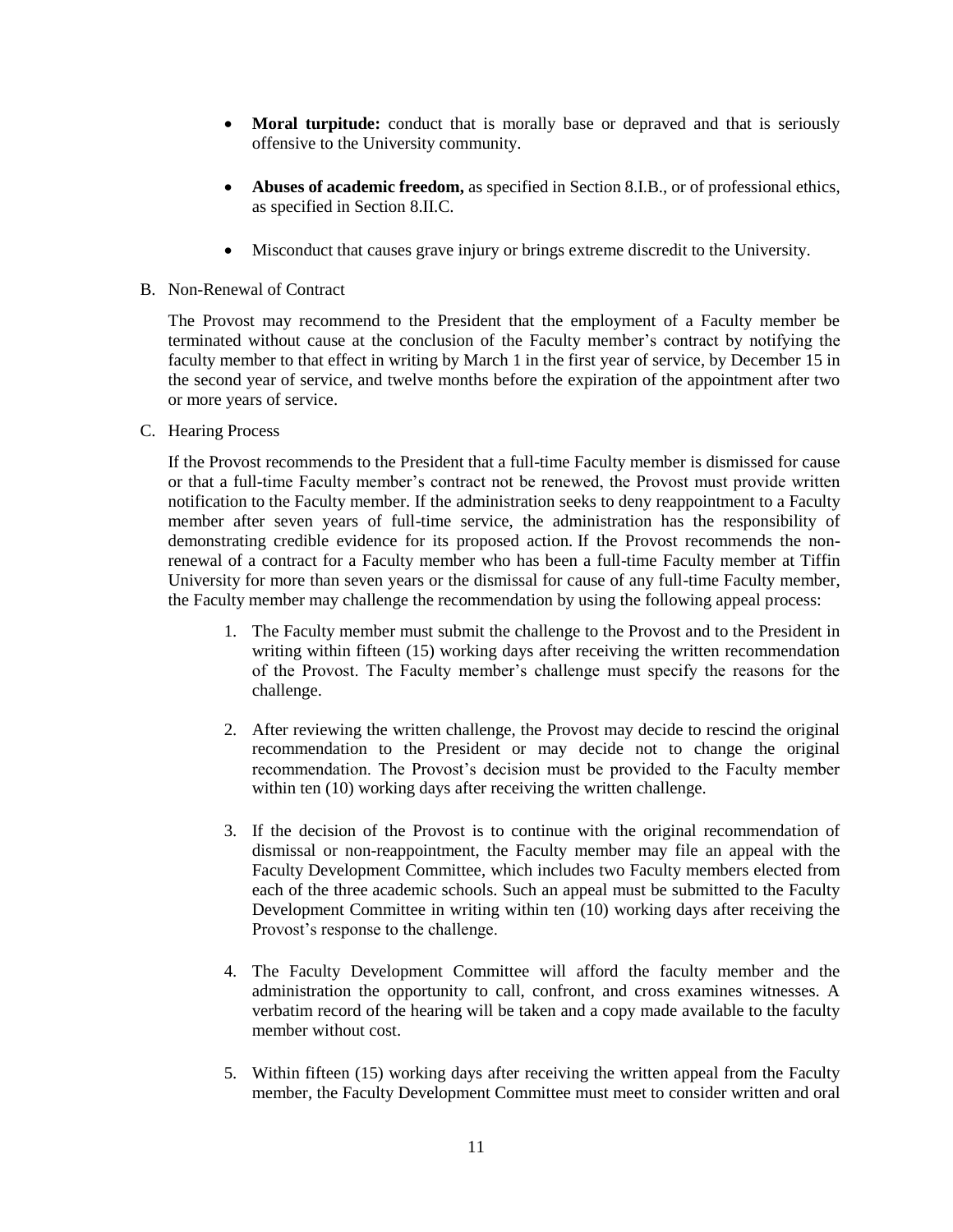explanations from the Provost concerning the recommendation of dismissal or nonreappointment and from the Faculty member concerning the challenge to this recommendation.

- 6. Within ten (10) working days after its meeting to consider the Provost's recommendation and the faculty member's challenge, the Faculty Development Committee must provide a written notification to the Provost and to the subject faculty member indicating whether or not the Committee supports the Provost's recommendation.
- 7. If the Faculty Development Committee does not support the Provost's recommendation, the Provost must meet within ten (10) working days with the Committee to discuss the differences in an attempt to reach an agreement. Within five (5) working days after the meeting, the Provost and the Committee must provide written recommendations to the President and to the subject Faculty member, either stating a joint recommendation if an agreement was reached or separate recommendations if an agreement was not reached.
- 8. Within fifteen (15) working days after receiving the recommendations of the Provost and of the Faculty Development Committee, the President must make a final decision. In making this decision, the President must consider the written recommendations provided by the Provost and the Faculty Development Committee and the written challenge provided by the Faculty member. In addition, the President may meet with any or all of these parties and/or request additional information in order to make the final decision.
- 9. The President's decision must be provided in writing to the Faculty member, with copies to the Provost and the members of the Faculty Development Committee.
- 10. If the President's decision involves dismissal, the Executive Committee of the Board of Trustees will be available for final review.

### **UNIVERSITY DISCIPLINARY PROCEDURE**

The University Disciplinary Procedures outlined here apply to all faculty members including but not limited to a faculty member who has been a full-time faculty member at Tiffin University for more than seven years and all eligible faculty members. The administration can subject such faculty members to disciplinary action for allegations that a faculty member has violated the University's Policy on Sexual Misconduct; Stalking; and Dating and Domestic Violence; Policy on Sexual Harassment; and/or Policy on Consensual Relationships between Faculty, Staff and Students; (available at http://www.tiffin.edu/sexual-harassment/university-policies/). The Sexual Misconduct and Sexual Harassment Disciplinary Procedures are outlined in the section below and are followed instead of the procedures described in the section.

In situations specifically falling under Title IX and the Violence Against Women Act (VAWA), and including cases where the University's Title IX Coordinator has determined, by a preponderance of the evidence gathered through an investigation, that a faculty member has violated the University's Policy on Sexual Misconduct, Stalking, and Dating and Domestic Violence, Policy on Sexual Harassment, and/or Policy on Consensual Relationships between Faculty, Staff, and Students, these procedures supersede those described in the University disciplinary procedures section as outlined in the hearing process.